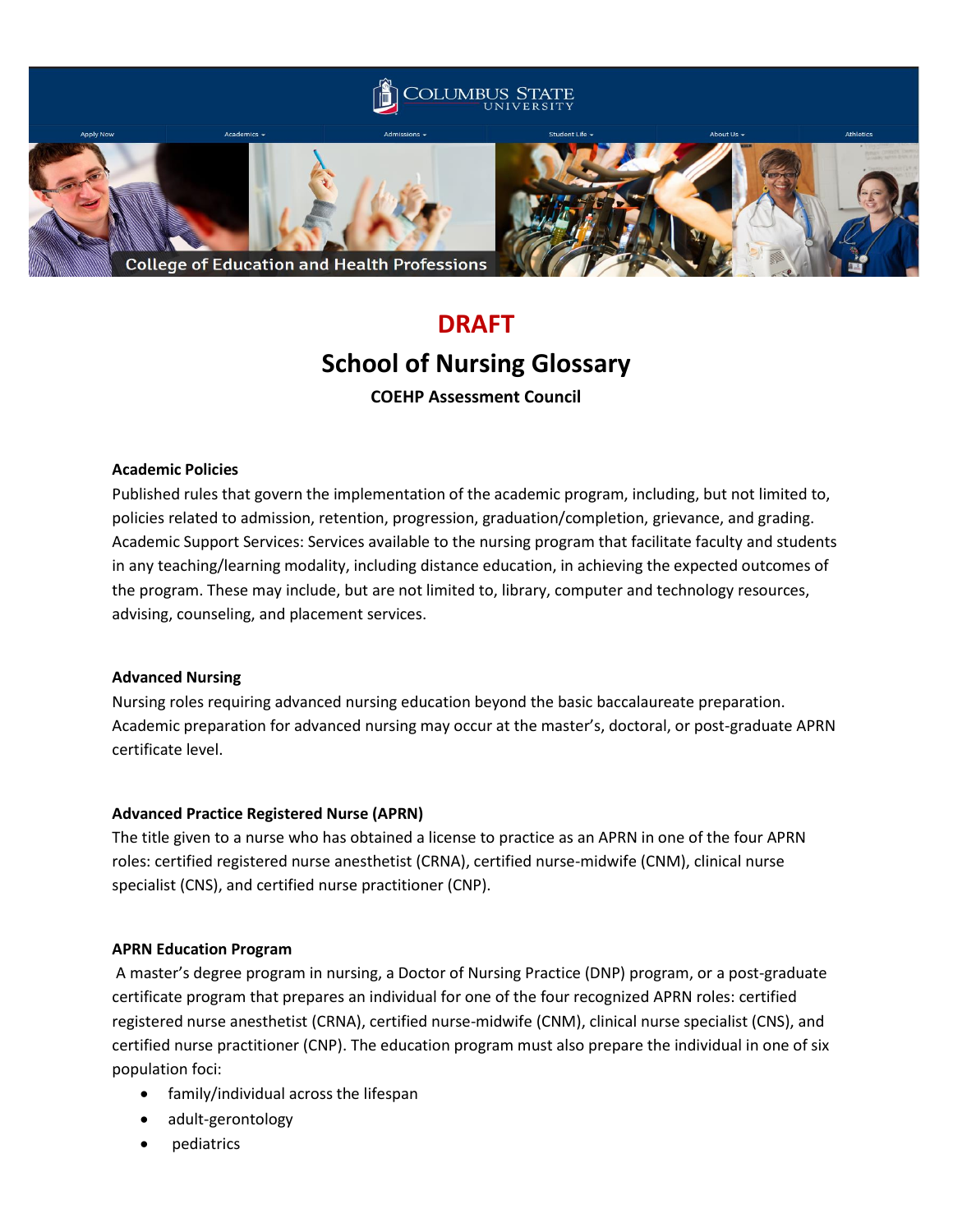- Neonatal
- women's health/gender-related
- psychiatric/mental health

## **Chief Nurse Administrator**

A registered nurse with a graduate degree in nursing, and a doctoral degree if a graduate nursing program is offered, who serves as the administrative head of the nursing unit.

Clinical Practice Experiences: Planned learning activities in nursing practice that allow students to understand, perform, and refine professional competencies at the appropriate program level. Clinical practice experiences may be known as clinical learning opportunities, clinical practice, clinical strategies, clinical activities, experiential learning strategies, or practice.

## **Community of Interest**

Groups and individuals who have an interest in the mission, goals, and expected outcomes of the nursing unit and its effectiveness in achieving them. The community of interest comprises the stakeholders of the program and may include both internal (e.g., current students, institutional administration) and external constituencies (e.g., prospective students, regulatory bodies, practicing nurses, clients, employers, the community/public). The community of interest might also encompass individuals and groups of diverse backgrounds, races, ethnicities, genders, values, and perspectives who are served and affected by the program.

Curriculum: All planned educational experiences that facilitate achievement of expected student outcomes. Nursing curricula include clinical practice experiences.

## **Distance Education**

As defined by the Higher Education Opportunity Act of 2008: *"(A) Education that uses one or more of the technologies described in subparagraph (B)—*

*(i) to deliver instruction to students who are separated from the instructor; and*

*(ii) to support regular and substantive interaction between the students and the instructor, synchronously or asynchronously.*

*(B) INCLUSIONS.—For the purposes of subparagraph (A), the technologies used may include—*

*(i) the Internet;*

*(ii) one-way and two-way transmissions through open broadcast, closed circuit, cable, microwave, broadband lines, fiber optics, satellite, or wireless communications devices;*

## *(iii) audio conferencing; or*

*(iv) video cassettes, DVDs, and CD–ROMs, if the cassettes, DVDs, or CD–ROMs are used in a course in conjunction with any of the technologies listed in clauses (i) through (iii)"* [The Higher Education Opportunity Act of 2008, Pub. L. No. 110-315, § 103(a)(19)].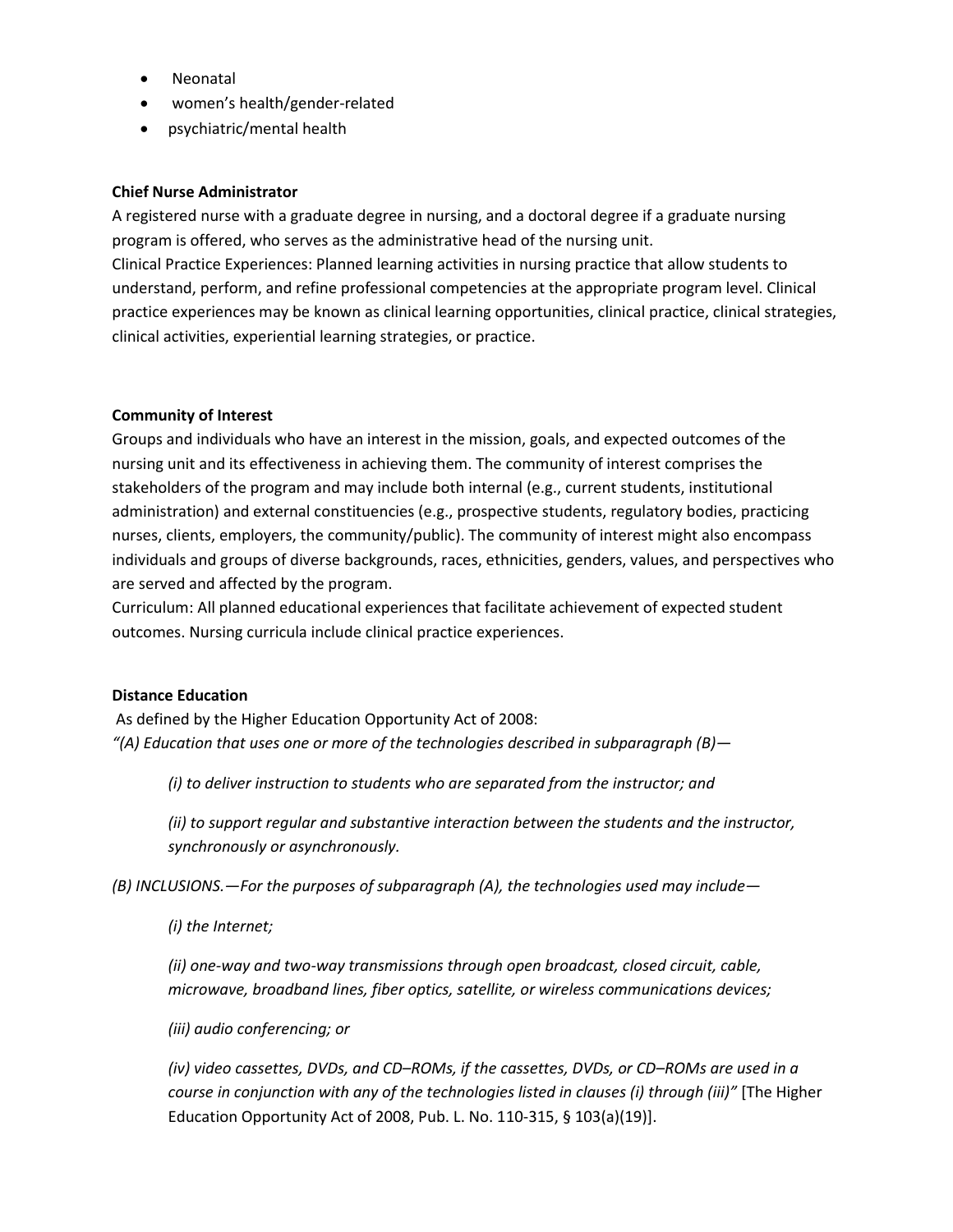#### **Formal Complaint**

A statement of dissatisfaction that is presented according to a nursing unit's established procedure. **Goals**

General aims of the program that are consistent with the institutional and program missions and reflect the values and priorities of the program.

#### **Mission**

A statement of purpose defining the unique nature and scope of the parent institution or the nursing program.

#### **Nursing Program**

A system of instruction and experience coordinated within an academic setting and leading to acquisition of the knowledge, skills, and attributes essential to the practice of professional nursing at a specified degree level (baccalaureate, master's, doctorate) or certificate level (for post-graduate APRN certificate programs).

#### **Nursing Unit**

The administrative segment (e.g., college, school, division, or department of nursing) within an academic setting in which one or more nursing programs are conducted.

#### **Outcomes**

Indicators of achievement that may be quantitative or qualitative, broad or detailed.

**Student Outcomes:** Statements, including those focused on learning, explicitly describing the characteristics or attributes attained by students as a result of program activities.

**Faculty Outcomes:** Statements explicitly describing the achievements attained by faculty as part of their participation in the program.

**Program Outcomes:** Statements of levels of achievement, which encompass student achievement, faculty achievement, and other program-selected indicators of achievement. Program outcomes may be expressed in the form of overall program goals, end-of-program outcomes, curricular outcomes, and/or faculty outcomes.

**Expected Outcomes:** Statements of desired and predetermined levels of student, faculty, and program achievement.

**Actual Outcomes:** Results describing real student, faculty, and program achievement.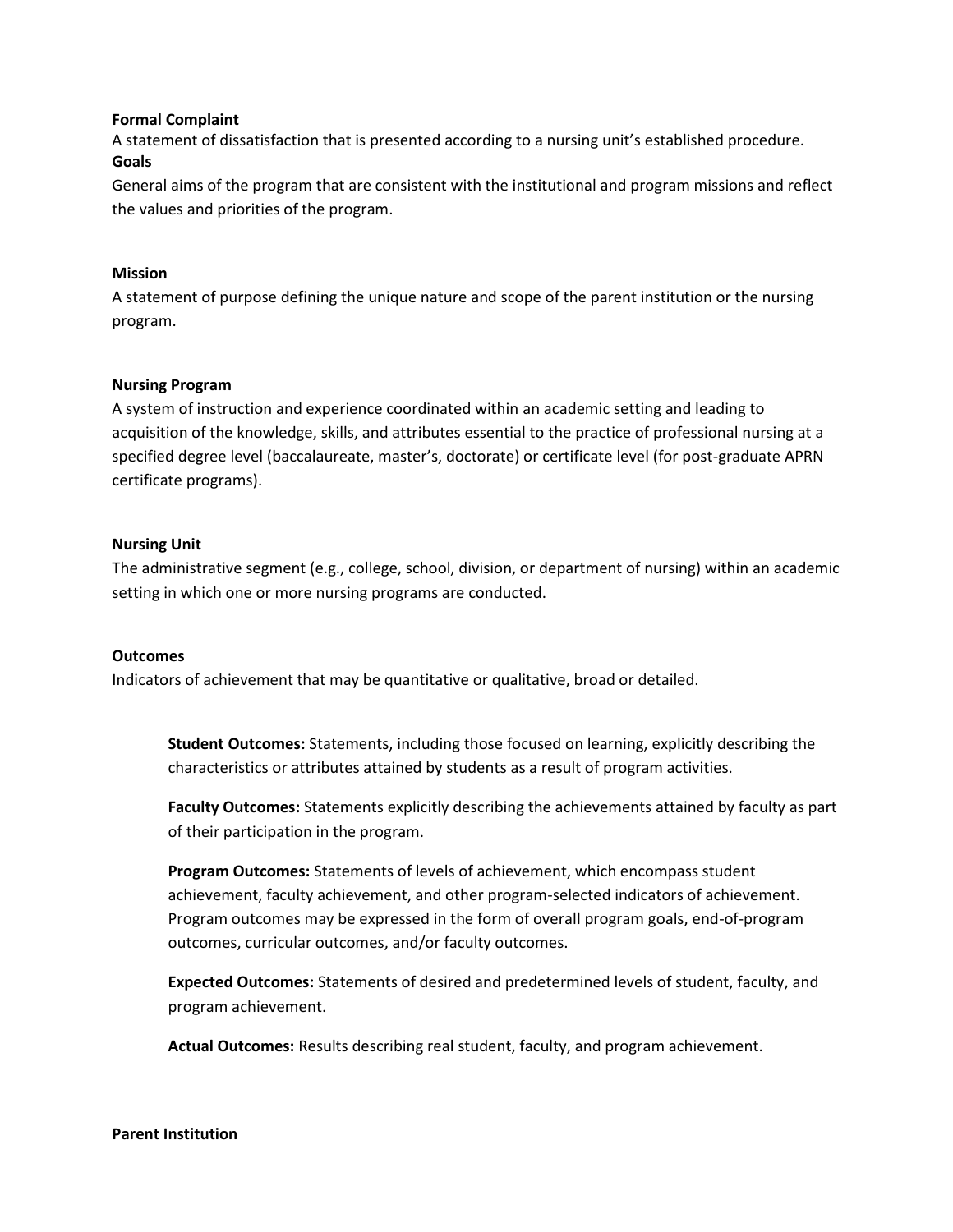The entity (e.g., university, academic health center, college, or other entity) accredited by an institutional accrediting agency (regional or national) recognized by the U.S. Department of Education that has overall responsibility and accountability for the nursing program.

## **Post-Graduate APRN Certificate Program**

A post-master's or post-doctoral certificate program that prepares APRNs in one or more of the following roles: certified registered nurse anesthetist (CRNA), certified nurse midwife (CNM), clinical nurse specialist (CNS), and certified nurse practitioner (CNP). CCNE only reviews certificate programs that prepare APRNs. Although other types of nursing certificates may be offered by an institution, they are outside CCNE's scope of review.

# **Preceptor**

An experienced practitioner who facilitates and guides students' clinical learning experiences in the preceptor's area of practice expertise.

# **Professional Nursing Standards and Guidelines**

Statements of expectations and aspirations providing a foundation for professional nursing behaviors of graduates of baccalaureate, master's, professional doctoral, and post-graduate APRN certificate program. Standards are developed by a consensus of professional nursing communities who have a vested interest in the education and practice of nurses. CCNE recognizes that professional nursing standards and guidelines are established through: state rules and regulations, nationally recognized accrediting agencies and professional nursing specialty organizations, national and institutional educational organizations, and health care agencies used in the education of nursing graduates.

CCNE requires that pre- and post-licensure baccalaureate and graduate pre-licensure programs in nursing use The Essentials of Baccalaureate Education for Professional Nursing Practice (AACN, 2008); that master's degree programs use The Essentials of Master's Education in Nursing (AACN, 2011); that DNP programs use The Essentials of Doctoral Education for Advanced Nursing Practice (AACN, 2006); and that nurse practitioner programs including post-graduate APRN certificate programs use Criteria for Evaluation of Nurse Practitioner Programs (NTF, 2012). Programs incorporate additional professional nursing standards and guidelines, as appropriate, consistent with the mission, goals, and expected outcomes of the program.

## **Program Improvement**

The process of utilizing results of assessments and analyses of actual student and faculty outcomes in relation to expected outcomes to validate and revise policies, practices, and curricula as appropriate.